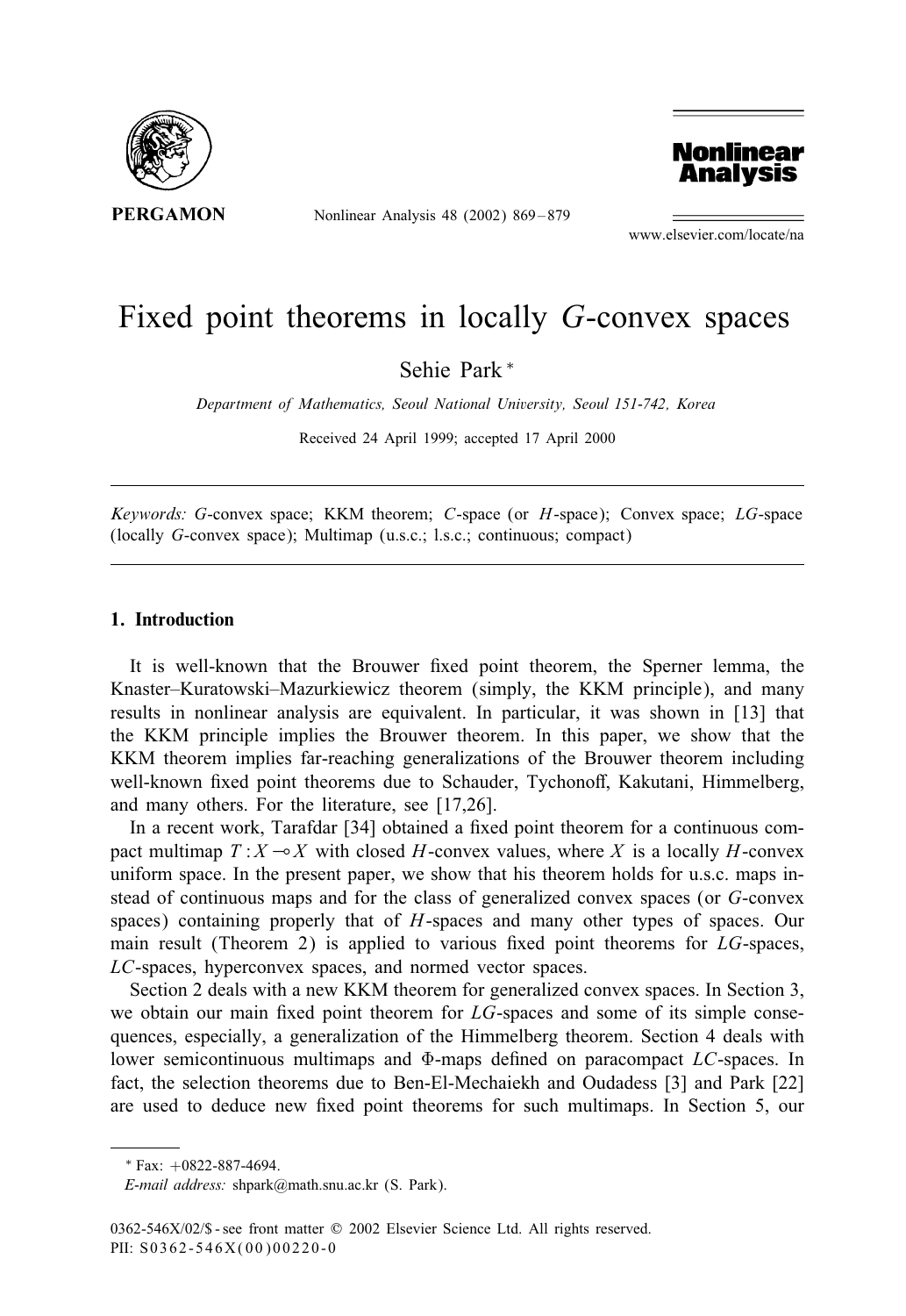main result is applied to hyperconvex spaces. In Section 6, we show that some new versions of selection theorems and fixed point theorems can be deduced for normed vector spaces. Section 7 deals with historical remarks.

# **2. Generalized convex spaces**

For topological spaces X and Y, a *multimap* or a *map*  $T: X \rightarrow Y$  is a function from X into the set of nonempty subsets of Y. A map  $T: X \to Y$  is *upper semicontinuous* (*u.s.c.*) if for each open subset G of Y, the set  $\{x \in X : Tx \subset G\}$  is open in X; lower *semicontinuous* (*l.s.c.*) if for each closed subset F of Y, the set  $\{x \in X : Tx \subset F\}$  is closed in X; *continuous* if it is u.s.c. and l.s.c.; and *compact* if the range  $T(X) =$  $\{y \in Y : y \in Tx \text{ for some } x \in X\}$  is contained in a compact subset of Y.

A *generalized convex space* or a *G-convex space*  $(X, D; \Gamma)$  consists of a topological space X and a nonempty set D such that for each  $A \in \langle D \rangle$  with the cardinality  $|A|=n+1$ , there exist a subset  $\Gamma(A)$  of X and a continuous function  $\phi_A : \Delta_n \to \Gamma(A)$  such that  $J \in \langle A \rangle$  implies  $\phi_A(\Delta_J) \subset \Gamma(J)$ .

Here,  $\langle D \rangle$  denotes the set of all nonempty finite subsets of D,  $\Delta_n$  any *n*-simplex with vertices  $\{e_i\}_{i=0}^n$ , and  $\Delta_J$  the face of  $\Delta_n$  corresponding to  $J \in \langle A \rangle$ ; that is, if  $A = \{a_0, a_1, \ldots, a_n\}$  and  $J = \{a_{i_0}, a_{i_1}, \ldots, a_{i_k}\} \subset A$ , then  $\Delta_J = \text{co}\{e_{i_0}, e_{i_1}, \ldots, e_{i_k}\}.$  We may write  $\Gamma_A = \Gamma(A)$  for each  $A \in \langle D \rangle$  and  $(X; \Gamma) = (X, X; \Gamma)$ . For a G-convex space  $(X,D;\Gamma)$  with  $X \supset D$ , a subset C of X is said to be  $\Gamma$ -*convex* if for each  $A \in \langle D \rangle$ ,  $A \subset C$  implies  $\Gamma_A \subset C$ . For details on G-convex spaces, see [27–30], where basic theory was extensively developed.

There are a lot of examples of G-convex spaces:

If  $X = D$  is a convex subset of a vector space and each  $\Gamma_A$  is the convex hull of  $A \in \langle X \rangle$  equipped with the Euclidean topology, then  $(X; \Gamma)$  becomes a *convex space* in the sense of Lassonde [14]. Note that any convex subset of a topological vector space is a convex space, but not conversely.

If  $X = D$  and each  $\Gamma_A$  is assumed to be contractible or, more generally, infinitely connected (that is, *n*-connected for all  $n \ge 0$ ) and if for each  $A, B \in \langle X \rangle$ ,  $A \subset B$  implies  $\Gamma_A \subset \Gamma_B$ , then  $(X, \Gamma)$  becomes a *C-space* (or an *H-space*) due to Horvath [8,9].

The other major examples of G-convex spaces are metric spaces with Michael's convex structure, Pasicki's S-contractible spaces, Horvath's pseudoconvex spaces, Komiya's convex spaces, Bielawski's simplicial convexities, Joó's pseudoconvex spaces, and so on. For the literature, see [27–30]. Recently, we gave new examples of G-convex spaces and, simultaneously, showed that some abstract convexities of other authors are simple particular examples of our G-convexity (see [24]). Such examples are L-spaces of Ben-El-Mechaiekh et al. [2], continuous images of G-convex spaces, Verma's generalized H-spaces, Kulpa's simplicial structures,  $P_{1,1}$ -spaces of Forgo and Joó, generalized  $H$ -spaces of Stachó, and mc-spaces of Llinares. Moreover, Ben-El-Mechaiekh et al. [2] gave examples of G-convex spaces  $(X; \Gamma)$  as follows: B'-simplicial convexity, hyperconvex metric spaces due to Aronszajn and Panitchpakdi, and Takahashi's convexity in metric spaces.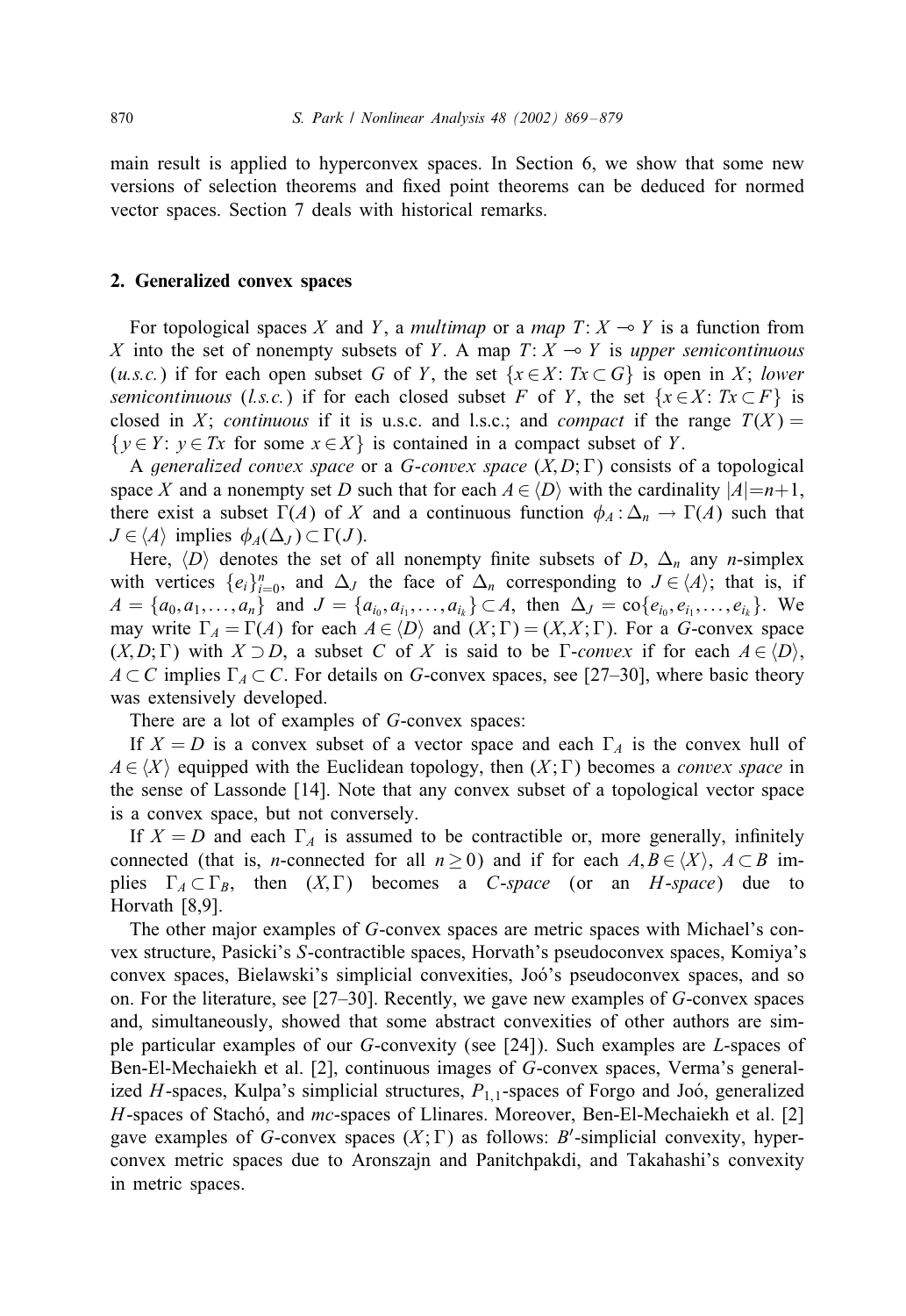Futhermore, any hyperbolic space X in the sense of Kirk [12] and Reich-Shafrir [32] is a G-convex space, since the closed convex hull of any  $A \in \langle X \rangle$  is contractible [30, p. 542]. This class of metric spaces contains all normed vector spaces, all Hadamard manifolds, the Hilbert ball with the hyperbolic metric, and others. Note that an arbitrary product of hyperbolic spaces is also hyperbolic (see [32]).

Now, we deduce a KKM theorem for G-convex spaces.

For a G-convex space  $(X, D; \Gamma)$ , a multimap  $F: D \to X$  is called a *KKM map* if  $\Gamma_A \subset F(A)$  for each  $A \in \langle D \rangle$ .

The following result is well known:

**The KKM Principle.** Let D be the set of vertices of  $\Delta_n$  and  $F: D \to \Delta_n$  be a KKM *map with closed* (*resp. open*) *values* (*that is,*  $\text{co } A \subset F(A)$  *for each*  $A \in \langle D \rangle$ *). Then*  $\bigcap_{a \in D} F(a) \neq \emptyset.$ 

The closed-valued version is due to [13]. The open-valued version is a simple consequence of the closed-valued version in view of Shih [33, Theorem 1]. For the history of generalizations and applications of the open-valued version of the KKM principle, see [29].

The following is a KKM theorem for G-convex spaces:

**Theorem 1.** Let  $(X, D; \Gamma)$  be a G-convex space and  $F: D \rightarrow X$  a multimap with closed (*resp. open*) *values. Suppose that F is a KKM map. Then*

- (i)  ${F(a)}_{a \in D}$  *has the finite intersection property; and*
- (ii) *if*  $\bigcap_{a \in N} F(a)$  *is contained in a compact subset K of X for some*  $N \in \langle D \rangle$ *, then we have*  $\bigcap_{a \in D} F(a) \neq \emptyset$ .

**Proof.** Let  $A = \{a_0, a_1, \ldots, a_n\} \in \langle D \rangle$ . Then there exists a continuous function  $\phi_A$ :  $\Delta_n \to \Gamma_A$  such that, for any  $0 \le i_0 < i_1 < \cdots < i_k \le n$ , we have

$$
\phi_A(\text{co}\{e_{i_0},e_{i_1},\ldots,e_{i_k}\})\subset \Gamma(\{a_{i_0},a_{i_1},\ldots,a_{i_k}\})\cap \phi_A(\Delta_n).
$$

Since  $F$  is a KKM map, it follows that

$$
\text{co}\{e_{i_0}, e_{i_1}, \ldots, e_{i_k}\} \subset \phi_A^{-1}(\Gamma(\{a_{i_0}, a_{i_1}, \ldots, a_{i_k}\}) \cap \phi_A(\Delta_n))
$$

$$
\subset \bigcup_{j=0}^k \phi_A^{-1}(F(a_{i_j}) \cap \phi_A(\Delta_n)).
$$

Since  $F(a_{i_j}) \cap \phi_A(\Delta_n)$  is closed (resp. open) in the compact subset  $\phi_A(\Delta_n)$  of  $\Gamma_A$ ,  $\phi_A^{-1}(F(a_{i_j}) \cap \phi_A(\Delta_n))$  is closed (resp. open) in  $\Delta_n$ . Note that  $e_i \to \phi_A^{-1}(F(a_i) \cap \phi_A(\Delta_n))$ is a KKM map. Hence, by the KKM principle, we have

$$
\bigcap_{i=0}^n \phi_A^{-1}(F(a_i) \cap \phi_A(\Delta_n)) \neq \emptyset,
$$

which readily implies  $\bigcap_{i=0}^{n} F(a_i) \neq \emptyset$ . This completes the proof of (i).

Note that (ii) follows immediately from (i). $\Box$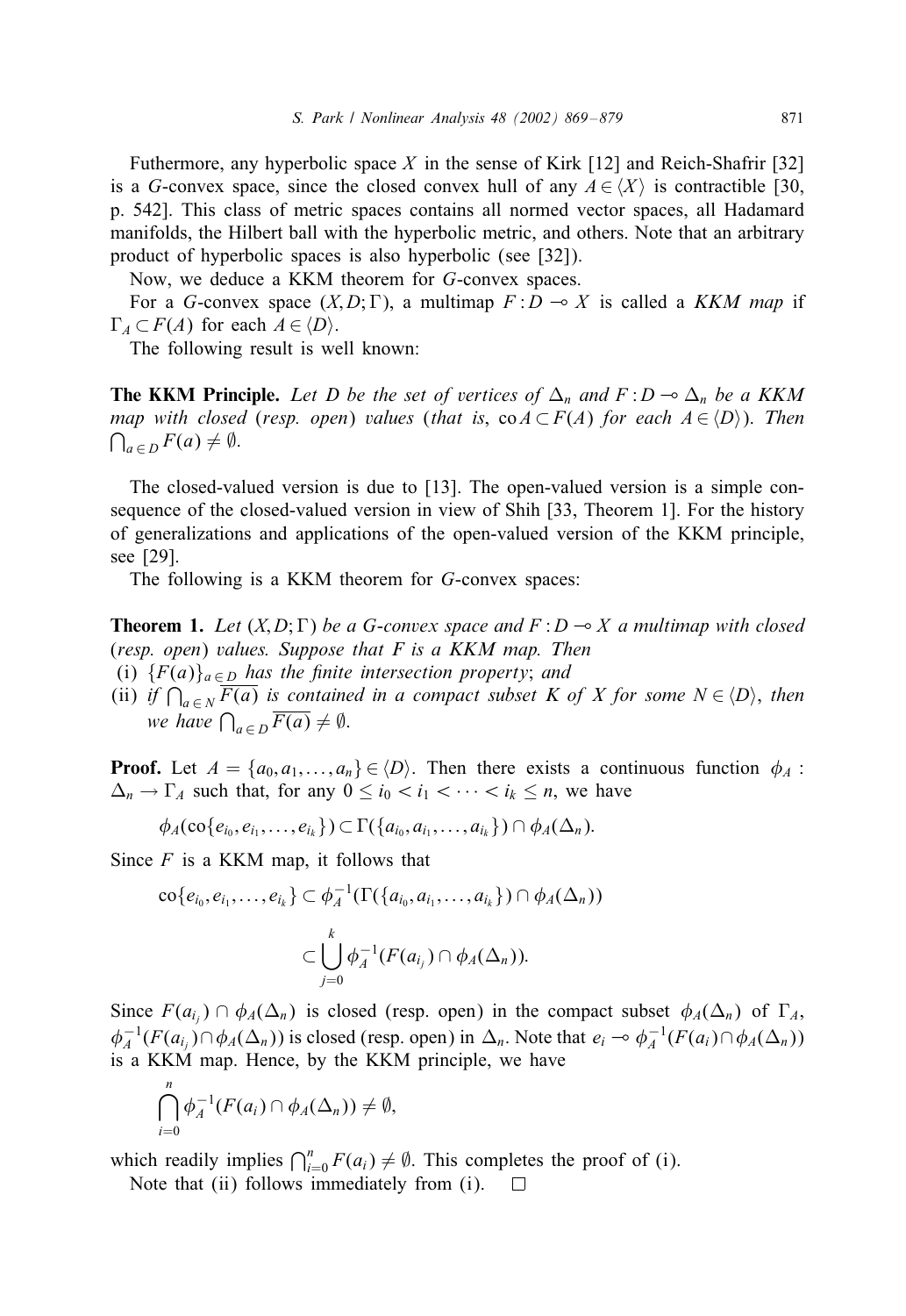For  $X = \Delta_n$ , if D is the set of vertices of  $\Delta_n$  and  $\Gamma = \infty$ , the convex hull, Theorem 1 reduces to the KKM principle [13]. If  $D$  is a nonempty subset of a topological vector space  $X$  (not necessarily Hausdorff), Theorem 1 extends Fan's KKM lemma [6].

# **3. Locally** G**-convex spaces**

From now on, we assume for simplicity that all topological spaces are Hausdorff and that  $D$  is a subset of  $X$ .

A G-convex space  $(X, D; \Gamma)$  is called an LG-space (or a *locally G-convex space*) if  $(X, \mathcal{U})$  is a uniform space such that D is dense in X and if there exists a basis  $\{V_{\lambda}\}_{\lambda\in I}$  for the uniformity W such that for each  $\lambda\in I$ ,  $\{x\in X: C\cap V_{\lambda}[x]\neq \emptyset\}$  is  $\Gamma$ -convex whenever  $C \subset X$  is  $\Gamma$ -convex, where

$$
V_{\lambda}[x] = \{x' \in X : (x, x') \in V_{\lambda}\}.
$$

For a C-space  $(X;\Gamma)$ , an LG-space reduces to an LC-space [8,9] (or a locally C-convex space [34]). Any nonempty convex subset  $X$  of a locally convex t.v.s.  $E$ is an obvious example of an LC-space  $(X; \Gamma)$  with  $\Gamma_A = \text{co }A$  for  $A \in \langle X \rangle$ . For other examples, see [8,34].

A G-convex space  $(X; \Gamma)$  is called an *LG-metric space* if X is equipped with a metric d such that for any  $\varepsilon > 0$ , the set  $\{x \in X : d(x, C) < \varepsilon\}$  is  $\Gamma$ -convex whenever  $C \subset X$  is Γ-convex and open balls are Γ-convex. This concept generalizes that of LC-metric spaces due to Horvath [8].

The following is our main result:

**Theorem 2.** Let  $(X, D; \Gamma)$  be an LG-space and  $T: X \to X$  a compact u.s.c. multimap *with closed*  $\Gamma$ *-convex values. Then T* has a fixed point  $x_0 \in X$ ; *that is*,  $x_0 \in Tx_0$ .

**Proof.** We may assume that  $V_{\lambda}$  is always closed for  $\lambda \in I$ . Let  $V \in \{V_{\lambda}\}_{{\lambda} \in I}$ . Since the open members of  $\mathcal U$  form a basis and  $V \in \mathcal U$ , there exists an open member W of  $\mathcal U$ such that  $W \subset V$ . Note that for each  $x \in X$ ,  $W[x]$  is an open neighborhood of x. Since  $K = T(X)$  is compact and D is dense in X, there exists an  $M = \{y_1, \ldots, y_n\} \in \langle D \rangle$  such that  $K \subset \bigcup_{y \in M} W[y]$ .

For each  $y_i \in M$ , let  $F(y_i) := \{x \in X : Tx \cap V[y_i] = \emptyset\}$ . Since T is u.s.c., each  $F(y_i)$ is open. Moreover, since  $T(X) \subset K \subset \bigcup_{i=1}^n V[y_i]$ , we have

$$
\bigcap_{i=1}^n F(y_i) \subset \left\{ x \in X \colon Tx \cap \bigcup_{i=1}^n V[y_i] = \emptyset \right\} = \emptyset.
$$

We will apply Theorem 1 to the G-convex space  $(X, M; \Gamma)$ . Since the conclusion of Theorem 1 does not hold,  $F : M \rightarrow X$  cannot be a KKM map; that is, there exist an  $N \in \langle M \rangle$  and an  $x_V \in \Gamma_N$  such that  $x_V \notin F(N) = \bigcup_{y \in N} F(y)$ . Hence,  $T x_V \cap V[y] \neq \emptyset$ for all  $y \in N$ , and

$$
N\subset L:=\left\{y\in X\colon Tx_V\cap V[y]\neq\emptyset\right\}.
$$

Since  $Tx_V$  is  $\Gamma$ -convex and  $(X, D; \Gamma)$  is an  $LG$ -space, L is  $\Gamma$ -convex. Therefore,  $x_V \in \Gamma_N \subset L$  and hence  $Tx_V \cap V[x_V] \neq \emptyset$ .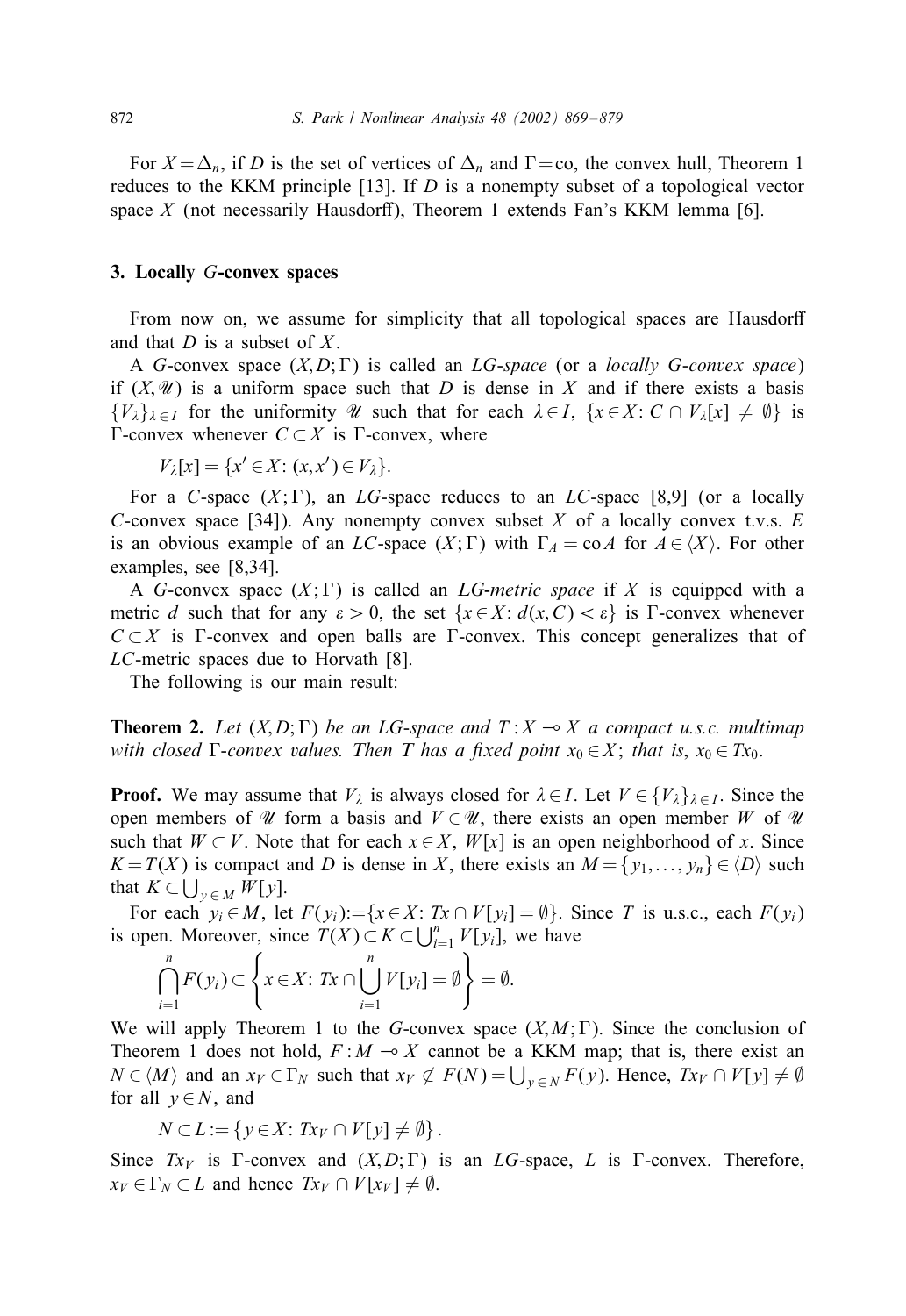So, for each basis element V, there exist  $x_V, y_V \in X$  such that  $y_V \in T_{x_V}$  and  $y_V \in V[x_V]$ . Since  $T(X)$  is relatively compact, we may assume that  $y_V$  converges to some  $x_0 \in K$ . Then  $x_V$  also converges to  $x_0$ . Since T is u.s.c. with closed values, the graph of T is closed in  $X \times T(X)$ , and hence we have  $x_0 \in Tx_0$ . This completes our proof. □

**Remark.** Note that, in the above proof, if  $\Gamma_N \subset D$  for each  $N \in \langle D \rangle$ , it is sufficient to assume that T has  $\Gamma$ -convex values on D, not necessarily on the whole X.

In order to give an example of Theorem 2, we introduce a notion due to Himmelberg [7]:

A nonempty subset Y of a topological vector space E is said to be *almost convex* if for any neighborhood V of the origin 0 in E and for any finite set  $\{y_1, y_2, \ldots, y_n\} \subset Y$ , there exists a finite set  $\{z_1, z_2, \ldots, z_n\} \subset Y$  such that, for each  $i = 1, 2, \ldots, n$ ,  $z_i - y_i \in V$ and  $\text{co}\{z_1, z_2, \ldots, z_n\} \subset Y$ .

We give a new example of G-convex spaces:

**Lemma 1.** *Let X be a subset of a topological vector space E. If X has an almost convex subset Y*, *then X has a G-convex structure.*

**Proof.** Choose a neighborhood V of the origin 0 of E. For any  $A = \{y_1, y_2, \ldots, y_n\}$  $\{ \in \langle Y \rangle \}$ , there exists a  $B = \{z_1, z_2, \ldots, z_n\} \in \langle Y \rangle$  such that  $z_i - y_i \in V$  for all  $i = 1, 2, \ldots, n$ and co  $B \subset Y \subset X$ . Define  $\Gamma_A := \text{co } B$  as above. Then  $(X, Y; \Gamma)$  becomes a G-convex space.  $\square$ 

From Remark of Theorem 2 and Lemma 1, we have the following:

**Corollary 1.** Let *X* be a subset of a locally convex Hausdorff topological vector space *E* and *Y* an almost convex dense subset of *X*. Let  $T: X \rightarrow X$  be a compact u.s.c. *multimap with closed values such that Ty is convex for all*  $y \in Y$ . *Then T has a fixed point.*

**Proof.** By Lemma 1, we have a G-convex space  $(X, Y; \Gamma)$ . Since Y is dense in X and E is locally convex,  $(X, Y; \Gamma)$  becomes an LG-space. Now, in view of Remark with  $D = Y$ , we have the conclusion from Theorem 1.  $\Box$ 

For a single-valued map, Theorem 2 reduces to the following:

**Theorem 3.** Let  $(X, D; \Gamma)$  be an LG-space such that singletons are  $\Gamma$ -convex. Then *any compact continuous function*  $f : X \to X$  *has a fixed point.* 

For metrizable spaces, Theorem 1 reduces to the following:

**Theorem 4.** Let  $(X; \Gamma)$  be an LG-metric space, and  $T: X \rightarrow X$  a compact u.s.c. map with closed  $\Gamma$ -convex values. Then T has a fixed point.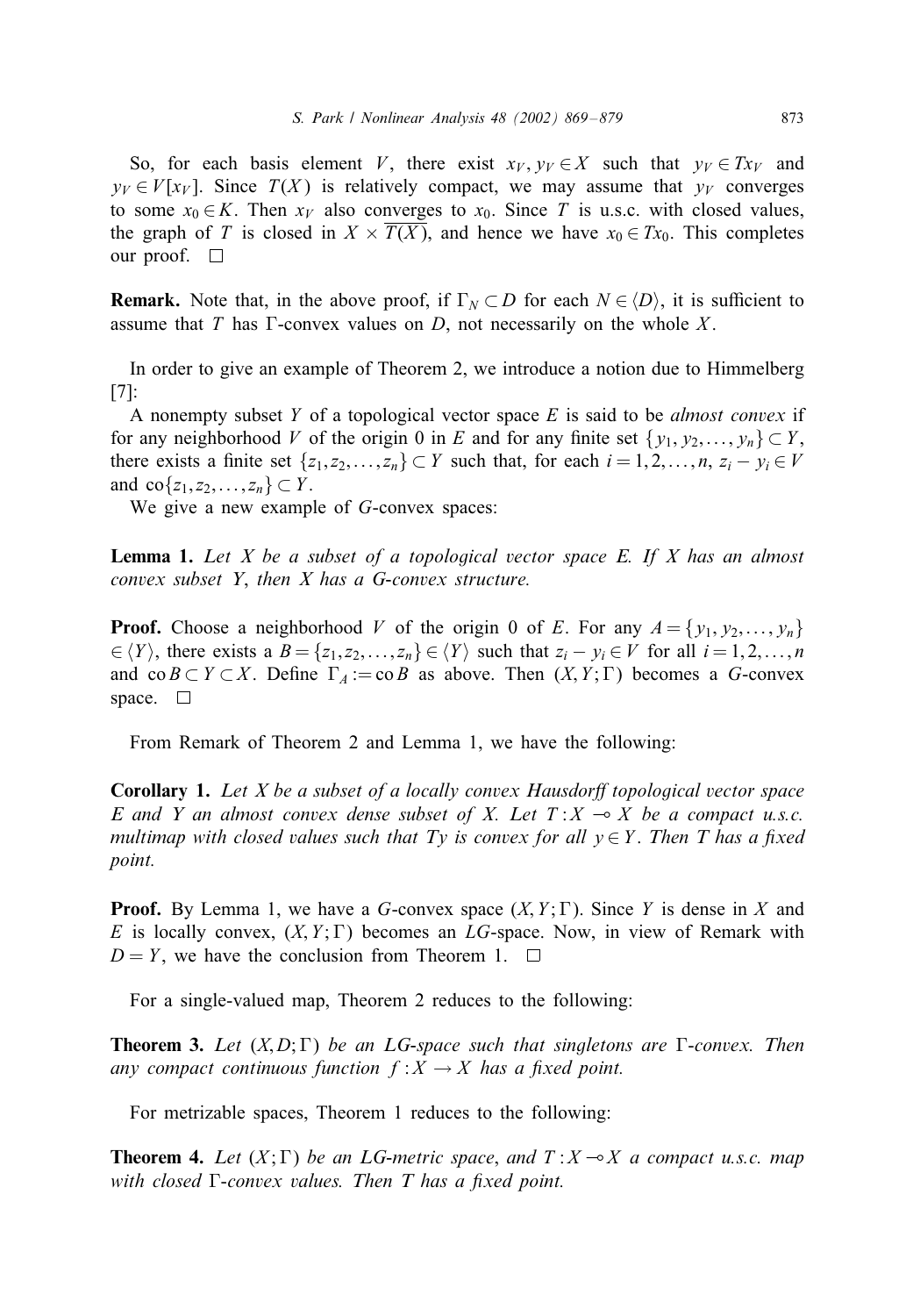#### **4. Locally** C**-convex spaces**

In this section, we are mainly concerned with C-spaces  $(X, D; \Gamma)$ ; that is, each  $\Gamma_A$ is infinitely connected for  $A \in \langle D \rangle$ . In this case, we can define an LC-space as in Section 3.

The following is due to Ben-El-Mechaiekh and Oudadess [3, Corollary  $6(A)(iii)$ ]:

**Lemma 2.** *Let X be a paracompact space*,  $Z \subset X$  *with*  $\dim_X Z \leq 0$ ,  $B \subset X$  *countable*,  $(Y, \Gamma)$  *a complete LC-metric space such that*  $\Gamma_{\{y\}} = \{y\}$  *for all*  $y \in Y$ *, and*  $T : X \to Y$ *a l.s.c. map such that Tx is closed for*  $x \notin B$  *and*  $\overline{Tx}$  *is*  $\Gamma$ *-convex for*  $x \notin Z$ *. Then*  $T$ *has a continuous selection*  $f : X \to Y$ ; *that is,*  $f x \in Tx$  for all  $x \in X$ .

For simplicity, we consider only the case  $B = \emptyset$  as in [3,11, Theorem 3]. From Theorem 3 and Lemma 2, we have the following:

**Theorem 5.** Let  $(X; \Gamma)$  be a paracompact LC-space such that  $\Gamma_{\{x\}} = \{x\}$  for all  $x \in X$ , *Y* a compact LC-metric subset of X, and  $Z \subset X$  with  $\dim_X Z \leq 0$ . Let  $T : X \to Y$  be *a l.s.c. map with closed values such that Tx is*  $\Gamma$ -*convex for*  $x \notin Z$ . Then T has a fixed point.

**Proof.** By Lemma 2, T has a continuous selection  $f: X \to Y$ . Now, by applying Theorem 3, f has a fixed point  $x_0 \in Y$ ; that is,  $x_0 = fx_0 \in Tx_0$ .  $\Box$ 

Let X be a topological space and  $(Y, D; \Gamma)$  a G-convex space. A multimap  $T : X \to Y$ is called a  $\Phi$ -*map* provided that there is a (companion) multimap  $S : X \rightarrow D$  satisfying (a) for each  $x \in X$ ,  $M \in \langle Sx \rangle$  implies  $\Gamma_M \subset Tx$ ; and (b)  $X = \bigcup \{ \text{Int } S^{-} y: y \in D \}.$ 

Even for  $C$ -spaces, this concept is more general than that of Horvath  $[8,$  Definition  $4.1(a)$ ].

We need the following result [22, Theorem 8]:

**Lemma 3.** Let X be a paracompact space,  $(Y, D; \Gamma)$  a C-space, and  $T: X \rightarrow Y$  a >-*map. Then T has a continuous selection.*

From Lemma 3 and Theorem 3, we have the following:

**Theorem 6.** Let  $(X, D; \Gamma)$  be a paracompact LC-space such that singletons are  $\Gamma$ -convex. *Then any compact*  $\Phi$ *-map*  $T: X \rightarrow X$  *has a fixed point.* 

**Proof.** By Lemma 3, T has a continuous selection  $f: X \to X$ . Since  $\overline{f(X)} \subset \overline{T(X)}$ and  $T$  is compact,  $f$  is also compact. Therefore, by Theorem 3,  $f$  has a fixed point  $x_0 = fx_0 \in Tx_0$ .  $\Box$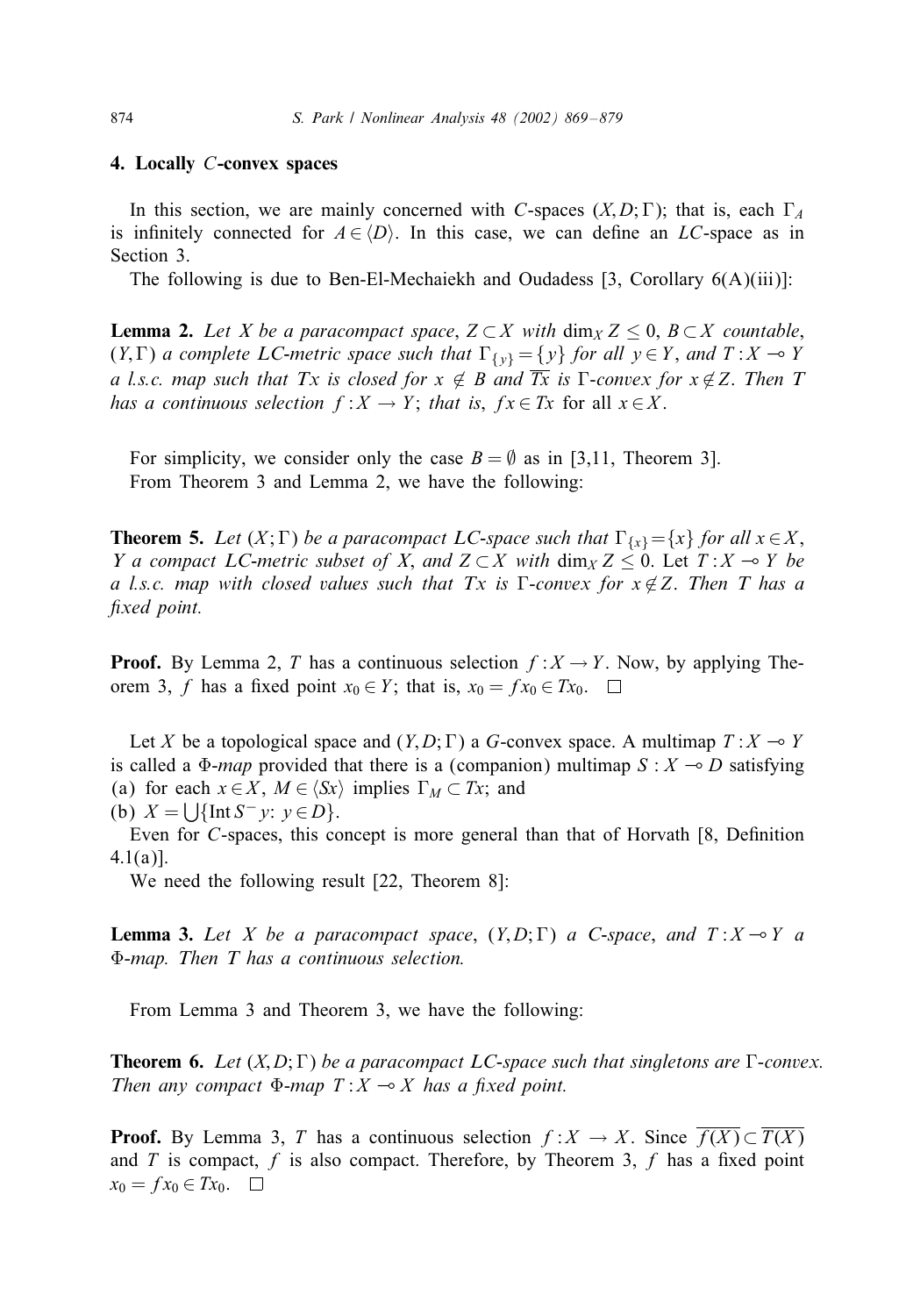#### **5. Hyperconvex spaces**

A metric space  $(H, d)$  is said to be *hyperconvex* if

$$
\bigcap_{\alpha} B(x_{\alpha}, r_{\alpha}) \neq \emptyset
$$

for any collection  $\{B(x_7, r_7)\}$  of closed balls in H about which  $d(x_7, x_8) \le r_7 + r_6$ . For any nonempty bounded subset  $A$  of  $H$ , its *convex hull* co $A$  is defined by

$$
\operatorname{co} A = \bigcap \{ B \colon B \text{ is a closed ball containing } A \}.
$$

A subset C of H is said to be *convex* if  $co N \subset C$  for each  $N \in \langle C \rangle$ .

For details for hyperconvex spaces, see [10] and references therein.

It is known that the space  $\mathbb{C}(E)$  of all continuous real functions on a Stonian space  $E$  (that is, an extremally disconnected compact Hausdorff space) with the usual norm is hyperconvex, and that every hyperconvex real Banach space is a space  $\mathbb{C}(E)$  for some Stonian space E. The spaces  $(\mathbb{R}^n, \|\cdot\|_{\infty})$ ,  $l^{\infty}$ , and  $L^{\infty}$  are concrete examples of hyperconvex spaces.

Moreover, we note the following:

- (1) Horvath [9, Theorem 9] showed that any hyperconvex space  $(H, d)$  is a complete LC-metric space  $(H, \Gamma)$ , where  $\Gamma_N := \text{co } N$  for each  $N \in \langle H \rangle$ . He also gave other examples of LC-metric spaces.
- (2) Khamsi [10, Theorem 4] obtained a KKM theorem for hyperconvex spaces, which is a particular form of Theorem 1.

From Theorems 4 and 5, we have the following:

**Theorem 7.** Let  $(H,d)$  be a hyperconvex space and  $T: H \rightarrow H$  a compact map with *closed convex values. If T is either u.s.c. or l.s.c., then T has a fixed point.* 

For a single-valued map  $T = f: H \rightarrow H$ , Theorem 7 reduces to [21, Theorem 7], which extends earlier works in [5, Lemma 3; 5, Theorem 6]. The u.s.c. case of Theorem 7 was given as Park [25, Theorem 7] with three Corollaries by different method.

Since any hyperconvex space is an LC-metric space, Theorem 6 reduces to the following form of the Fan–Browder theorem:

**Theorem 8.** Let  $(H,d)$  be a hyperconvex space and  $T: H \rightarrow H$  a compact map such *that* (1) *for each*  $x \in H$ , *Tx is convex; and* (2)  $H = |\{\text{Int } T^- v: v \in H\}.$ *Then T has a fixed point.* 

For the case  $H$  itself is compact, Theorem 8 reduces to [20, Theorem 3].

Note that there are a large number of applications of the Fan–Browder theorem for convex spaces (see [17,23] and references therein). Analogously, there would be useful applications of Theorem 8.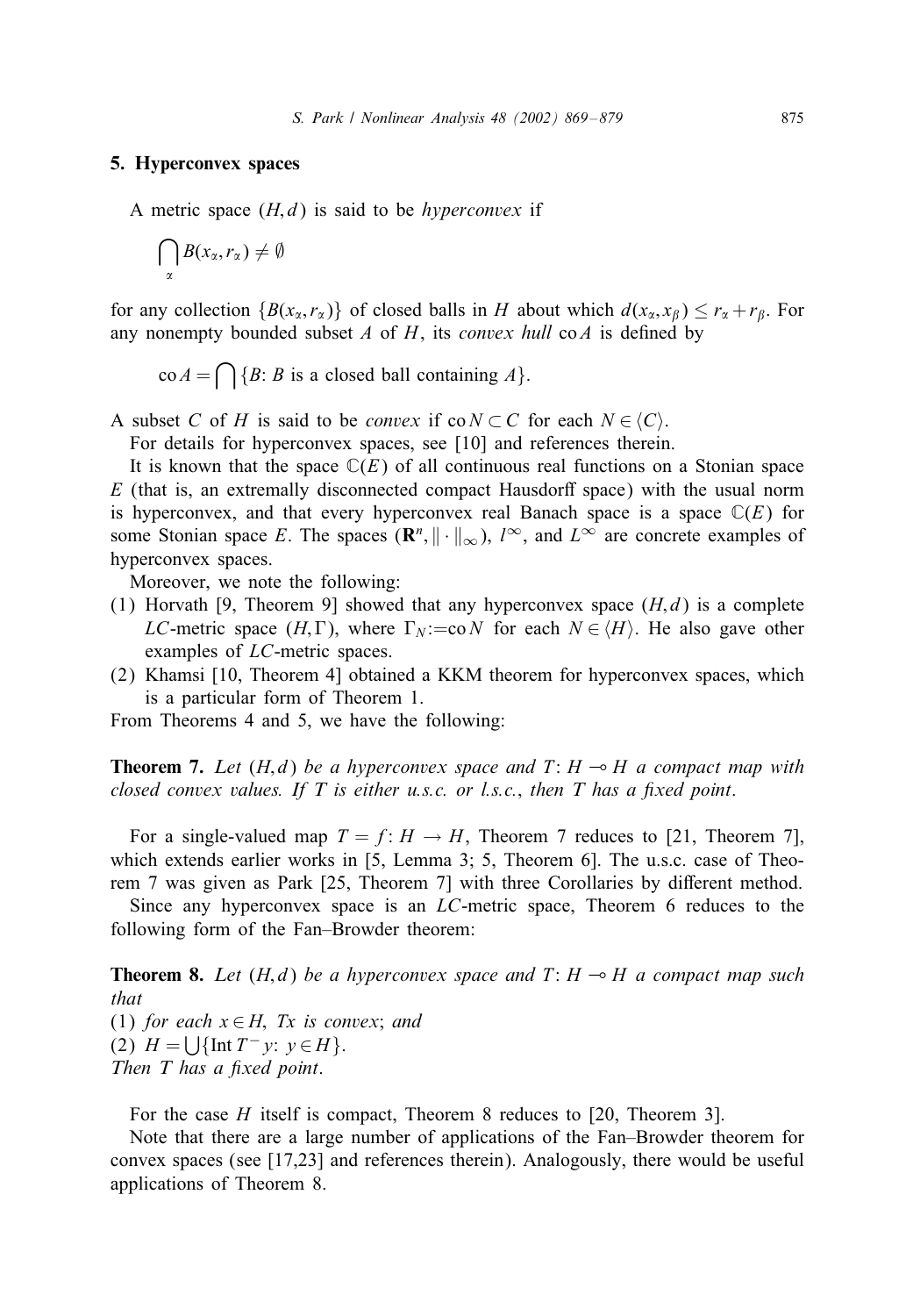## **6. Normed vector spaces**

For normed vector spaces, we have the following form of Lemma 2:

**Theorem 9.** Let X be a paracompact space,  $Z \subset X$  with  $\dim_X Z \leq 0$ ,  $B \subset X$  countable, *Y a* normed vector space, and  $T: X \rightarrow Y$  *a l.s.c. map such that Tx is complete for*  $x \notin B$  *and Tx is convex for*  $x \notin Z$ . *Then T has a continuous selection.* 

**Proof.** Without loss of generality, we may assume that Y is complete (for the conditions on  $T$  remains unchanged in the completion of  $Y$ ). Now, by applying Lemma 2, we have the conclusion.  $\square$ 

For  $B = Z = \emptyset$ , Theorem 9 reduces to the following due to Zheng [38, Theorem 2.4]:

**Corollary 2.** Let X be a paracompact space, Y a normed vector space, and  $T: X \rightarrow Y$ *a l.s.c. map with complete convex values. Then T has a continuous selection*.

More precisely, we can deduce the following result from Corollary 2:

**Corollary 3.** Let X be a paracompact space, Y a normed vector space, and  $T: X \to Y$ *a map with complete convex values. Then T is l.s.c. if and only if for each given*  $x \in X$  and  $q \in T(x)$ , there exists a continuous selection s for T such that  $s(x) = q$ .

If  $Y$  is a Banach space, Corollary 4 reduces to Chen  $[4,$  Theorem 2.4], whose proof can be easily modified to that of Corollary 3 by applying Corollary 2.

The following form of the Schauder fixed point theorem is a simple consequence of Corollary 1 or Theorems 2–4.

**Lemma 4.** Let X be an almost convex subset of a normed vector space and  $f: X \rightarrow$ X *a* compact continuous map. Then f has a fixed point  $x_0 \in X$ ; that is,  $x_0 = fx_0$ .

From Lemma 4 and Theorem 9, we have the following:

**Theorem 10.** Let X be an almost convex subset of a normed vector space,  $Z \subset X$ with dim<sub>X</sub>  $Z \le 0$ ,  $B \subset X$  *countable, and*  $T: X \to X$  *a compact l.s.c. map such that*  $Tx$ *is closed for*  $x \notin B$  *and*  $Tx$  *is convex for*  $x \notin Z$ . *Then*  $T$  *has a fixed point.* 

**Proof.** Note that Tx is compact and hence complete for each  $x \notin B$ . Applying Theorem 9, T has a continuous selection  $f: X \to X$ . Since  $f(X) \subset T(X)$  and T is compact, so is f. Therefore, by Lemma 4, f has a fixed point  $x_0 = fx_0 \subset Tx_0 \subset X$ . This completes our proof.  $\square$ 

For  $B = Z = \emptyset$ , Theorem 10 reduces to the following generalization of Zheng [38, Theorem 2.5]: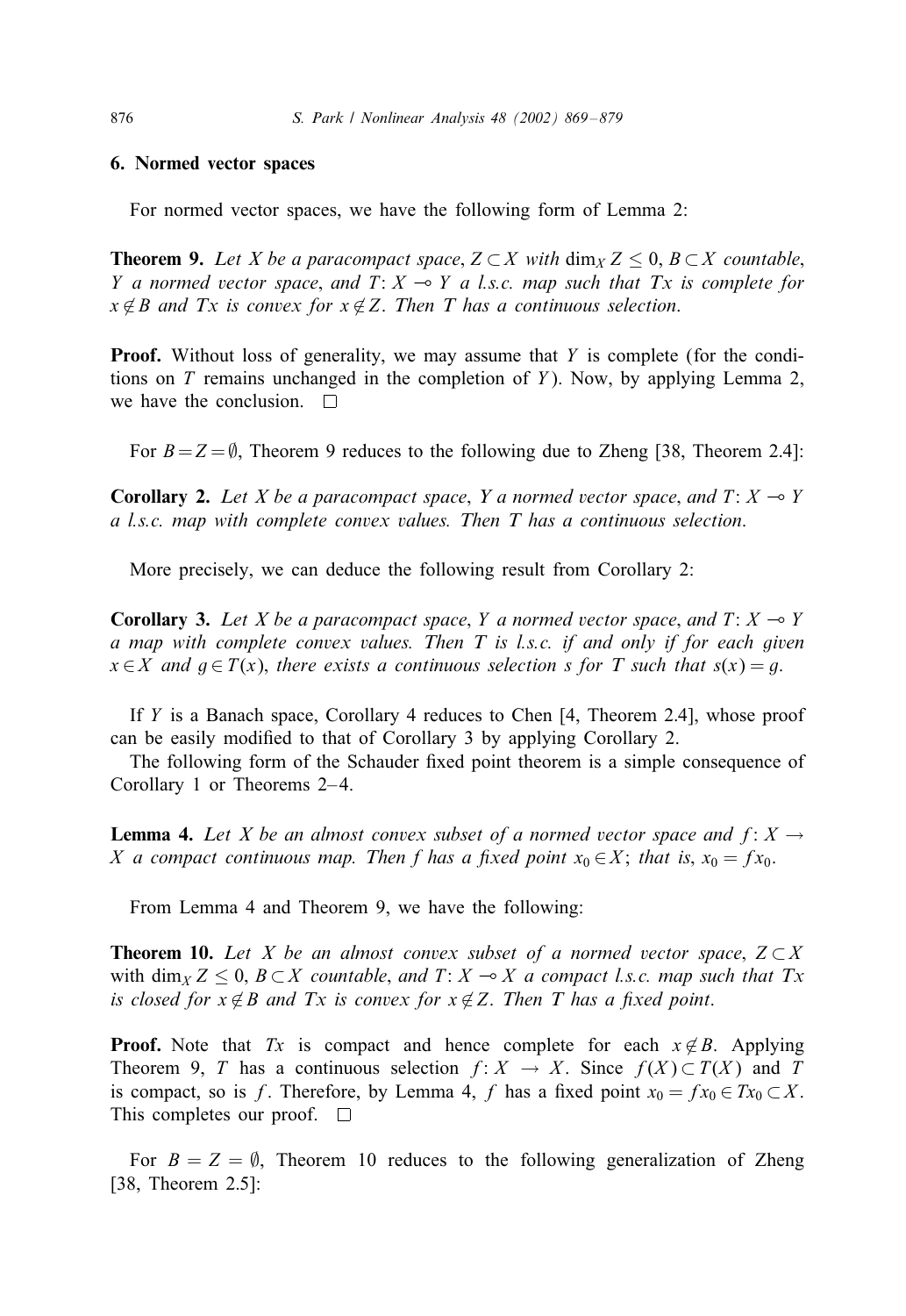**Corollary 4.** Let X be an almost convex subset of a normed vector space, and  $T: X \rightarrow$ X a compact l.s.c. map with closed convex values. Then T has a fixed point.

**Remark.** Zhang [37, Lemma 2:1] obtained a particular form of Corollary 4 for a nonempty closed convex subset  $X$  of a Banach space.

# **7. Historical remarks**

- 1. For a paracompact  $LC$ -space  $(X; \Gamma)$ , Theorem 2 reduces to Ben-El-Mechaiekh et al.  $[2, Corollary 4.7]$  with a different proof (see also  $[25, Theorem 5]$ ).
- 2. Historically, well-known fixed point theorems due to Brouwer, Schauder, Tychonoff, Kakutani, Hukuhara, Bohnenblust-Karlin, Fan and Glicksberg, and Himmelberg are all simple consequences of Corollary 1. For the literature, see [17,26].
- 3. Particular forms of Theorem 4 were obtained by Rassias [31] for a compact convex subset of a metrizable topological vector space and by Park [15, Corollary 13.2] for a metric compact convex space.
- 4. The study of C-spaces was initiated by Horvath [8,9]. Note that [8, Corollary 4:4] is a particular form of Theorem 3 for  $LC$ -spaces and that [8, Corollary 4.5] is a consequence of Theorem 5. The origin of  $\Phi$ -maps goes back to the works of Fan and Browder. For the literature, see [16,17,23,27–29].
- 5. Our work in this paper is motivated by Tarafdar [34, Theorem 2:1], which is a C-space version of Theorem 2 for continuous (u.s.c. and l.s.c.) multimaps on  $X = D$ . Further, he applied his result to locally strongly convex spaces, locally strongly contractible uniform spaces, and locally group contractible commutative topological groups. In all of his results, continuity of multimaps can now be weakened to u.s.c. After this paper was submitted, Watson [35, Theorem 4:1] published a particular form of Theorem 2, and Wu and Li [36, Theorem 2] showed a particular form of Theorem for LC-spaces under some superfluous restrictions.
- 6. The notion of hyperconvex spaces was introduced by Aronszajn and Panitchpakdi [1]. Until recently, the study of such spaces was mainly devoted to their relationship with nonexpansive maps. However, Khamsi [10] applied his KKM theorem to prove an analogue of Ky Fan's best approximation theorem extending the Brouwer and the Schauder fixed point theorems. See also [5].
- 7. Motivated by [10], the present author [20] obtained a Ky Fan-type matching theorem for open covers, a coincidence theorem, a Fan-Browder-type fixed-point theorem, a Brouwer–Schauder–Rothe-type fixed-point theorem, and other results on hyperconvex spaces. Since hyperconvex spaces are C-spaces, some of the works in [10,20,21] are consequences of theory of G-convex spaces [27–30].
- 8. Lemma 2, Theorem 9, Corollaries 3 and 4 are generalizations of the well-known selection theorems of Michael. For the literature, see [3].
- 9. Far-reaching generalizations of Lemma 4 for a convex set  $X$  are known; see [17–19,26]. Note that many of well-known textbooks state the original form of Schauder's theorem in 1930, where  $X$  is a nonempty closed convex subset of a Banach space.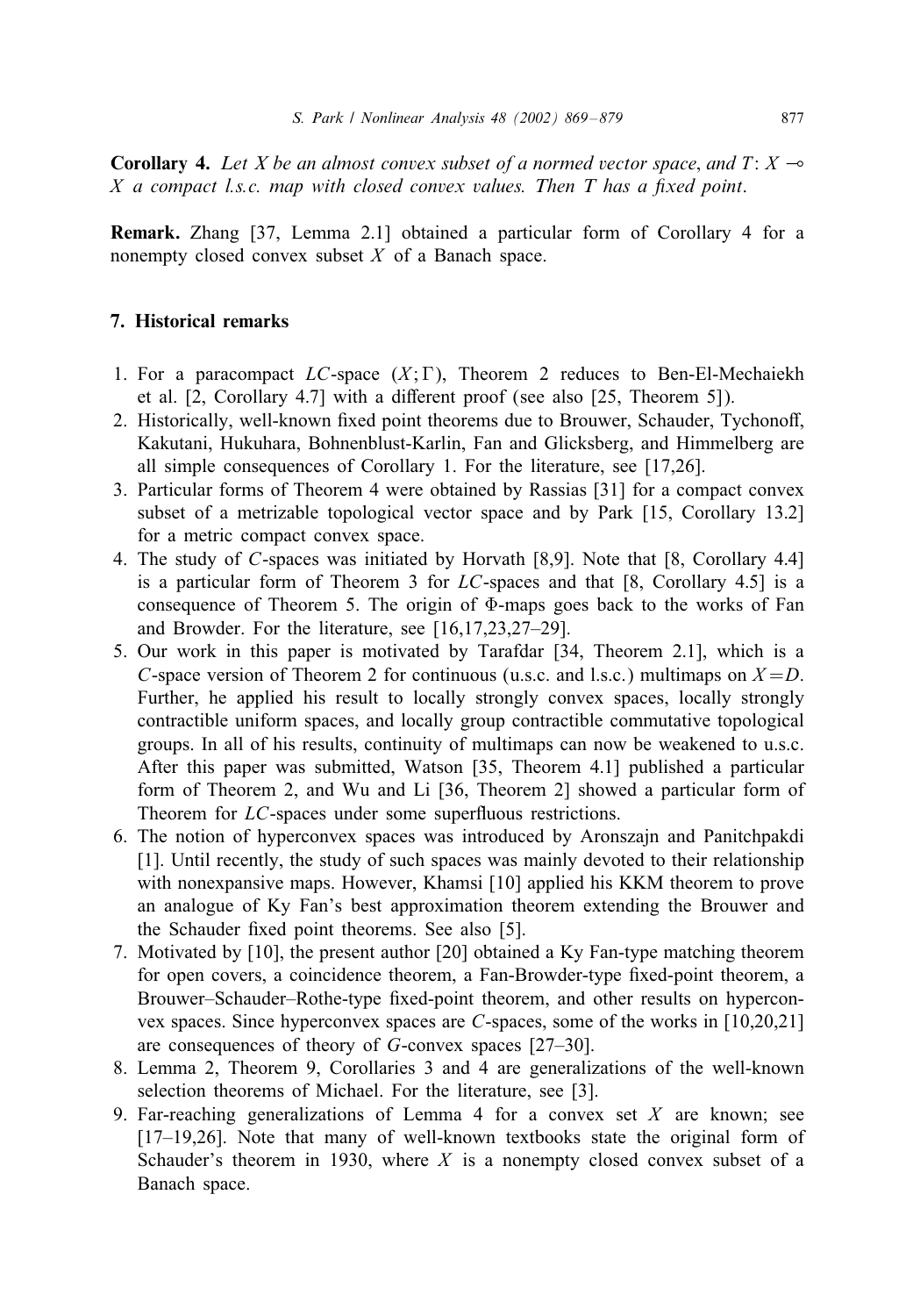10. Since the Brouwer fixed point theorem is equivalent to the KKM principle, it is clear that Theorems  $1-4$ , Corollary 1, and Lemma 4 are also equivalent formulations of the Brouwer theorem.

# **Acknowledgements**

The author would like to express his gratitude to the referee who suggested that the hyperbolic spaces would be G-convex spaces and other corrections. The contents of this paper was given at the second Symposium on Nonlinear Analysis in honour of the centenary of Julius Schauder's birth, Nikolas Copernikus University, Toruń, Poland, 13–17 September 1999; the fifth Korea Nonlinear Analysis Conference, Kyungsung University, Pusan, Korea, 13 November 1999; and Invited Serial Lectures, National Changhua University of Education, Changhua, Taiwan, 21–27 January 2000. This research was supported by Grant No.981-0102-013-2 from the Basic Research Program of the Korea Science and Engineering Foundation.

#### **References**

- [1] N. Aronszajn, P. Panitchpakdi, Extensions of uniformly continuous transformations and hyperconvex metric spaces, Pacific J. Math. 6 (1956) 405-439.
- [2] H. Ben-El-Mechaiekh, S. Chebbi, M. Florenzano, J.V. Llinares, Abstract convexity and fixed points, J. Math. Anal. Appl. 222 (1998) 138–151.
- [3] H. Ben-El-Mechaiekh, M. Oudadess, Some selection theorems without convexity, J. Math. Anal. Appl. 195 (1995) 614–618.
- [4] Z. Chen, An equivalent condition of continuous metric selection, J. Math. Anal. Appl. 136 (1988) 298–303.
- [5] R. Espinola-Garcia, Darbo–Sadovski's theorem in hyperconvex metric spaces, Rend. Circolo Mat. Palermo, Serie II 40 (Suppl.) (1996) 129–137.
- [6] Ky Fan, A generalization of Tychonoff's fixed point theorem, Math. Ann. 142 (1961) 305–310.
- [7] C.J. Himmelberg, Fixed points of compact multifunctions, J. Math. Anal. Appl. 38 (1972) 205-207.
- [8] C.D. Horvath, Contractibility and generalized convexity, J. Math. Anal. Appl. 156 (1991) 341–357.
- [9] C.D. Horvath, Extension and selection theorems in topological spaces with a generalized convexity structure, Ann. Fac. Sci. Toulouse 2 (1993) 253–269.
- [10] M.A. Khamsi, KKM and Ky Fan theorems in hyperconvex metric spaces, J. Math. Anal. Appl. 204 (1996) 298–306.
- [11] I.-S. Kim, Selection theorems with n-connectedness, J. Korean Math. Soc. 35 (1998) 165–175.
- [12] W.A. Kirk, Krasnoselskii's iteration process in hyperbolic spaces, Numer. Funct. Anal. Optim. 4 (1982) 371–381.
- [13] B. Knaster, C. Kuratowski und S. Mazurkiewicz, Ein Beweis des Fixpunktsatzes für n-dimensionale Simplexe, Fund. Math. 14 (1929) 132–137.
- [14] M. Lassonde, On the use of KKM multifunctions in fixed point theory and related topics, J. Math. Anal. Appl. 97 (1983) 151–201.
- [15] S. Park, Generalizations of Ky Fan's matching theorems and their applications, J. Math. Anal. Appl. 141 (1989) 164–176.
- [16] S. Park, The Brouwer and Schauder fixed point theorems for spaces having certain contractible subsets, Bull. Korean Math. Soc. 30 (1993) 83–89.
- [17] S. Park, Eighty years of the Brouwer fixed point theorem, in: J. Jaworowski, W.A. Kirk, S. Park (Eds.), Antipodal Points and Fixed Points, Lecture Notes Series 28, RIM-GARC, Seoul National University, 1995, pp. 55 –97.